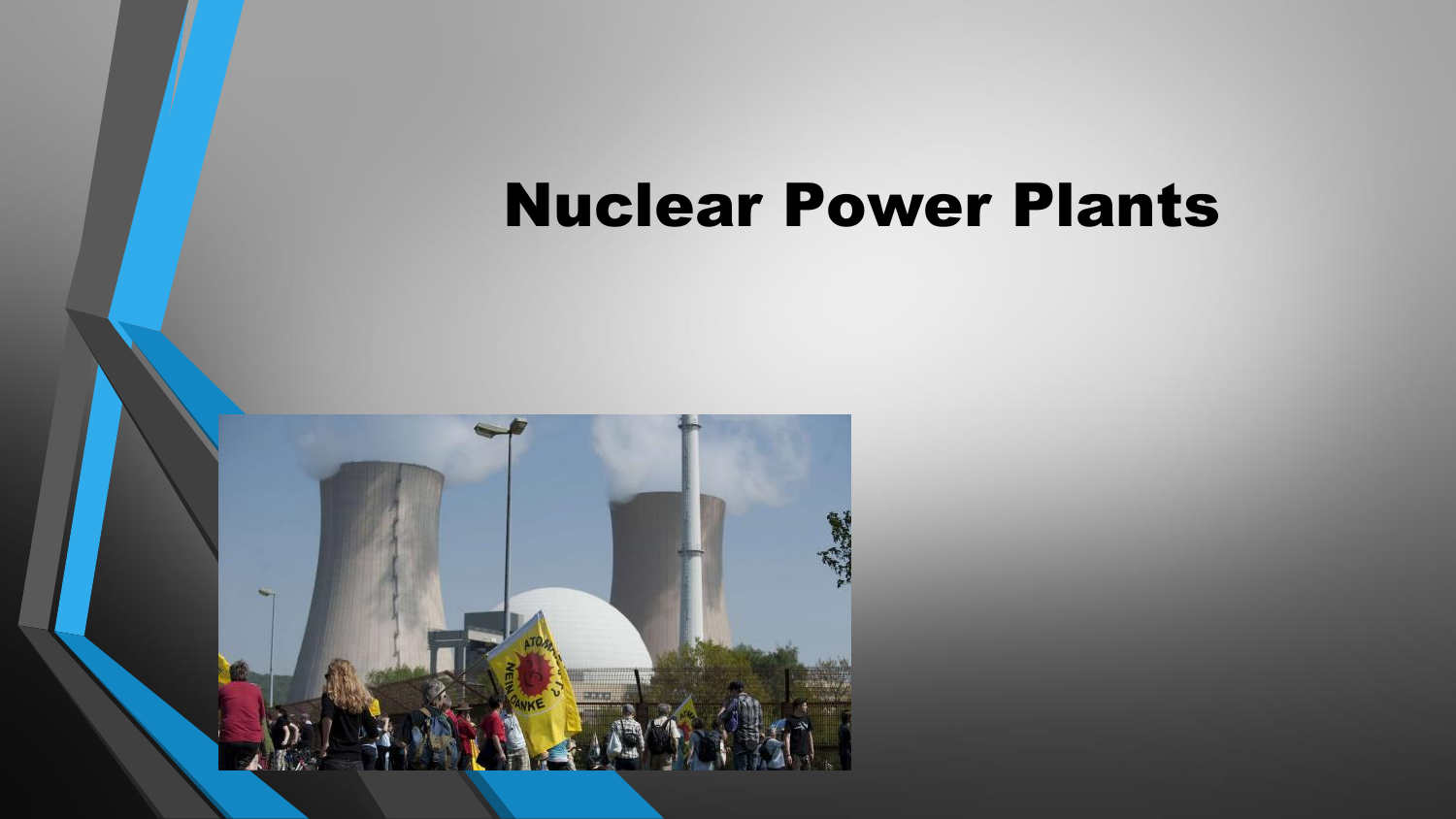# Content

- Pros of Nuclear Power stations
- Cons of Nuclear Power stations
- Timeline
- GIS-Layer
- Our opinion

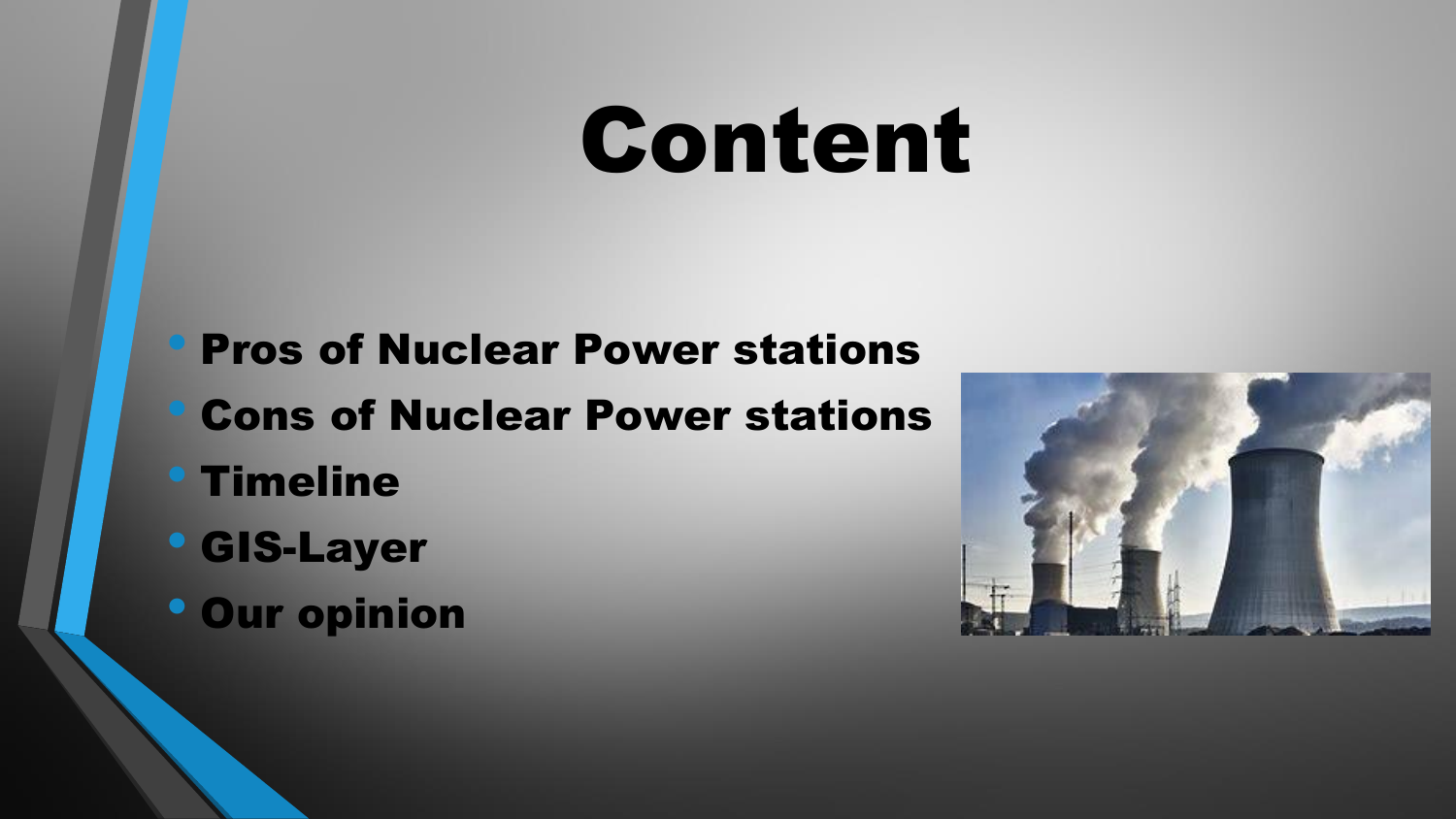### Energy

• between 1-2 MW (Megawatt) in Germany • 7 active power plants **• energy is cheaper** 

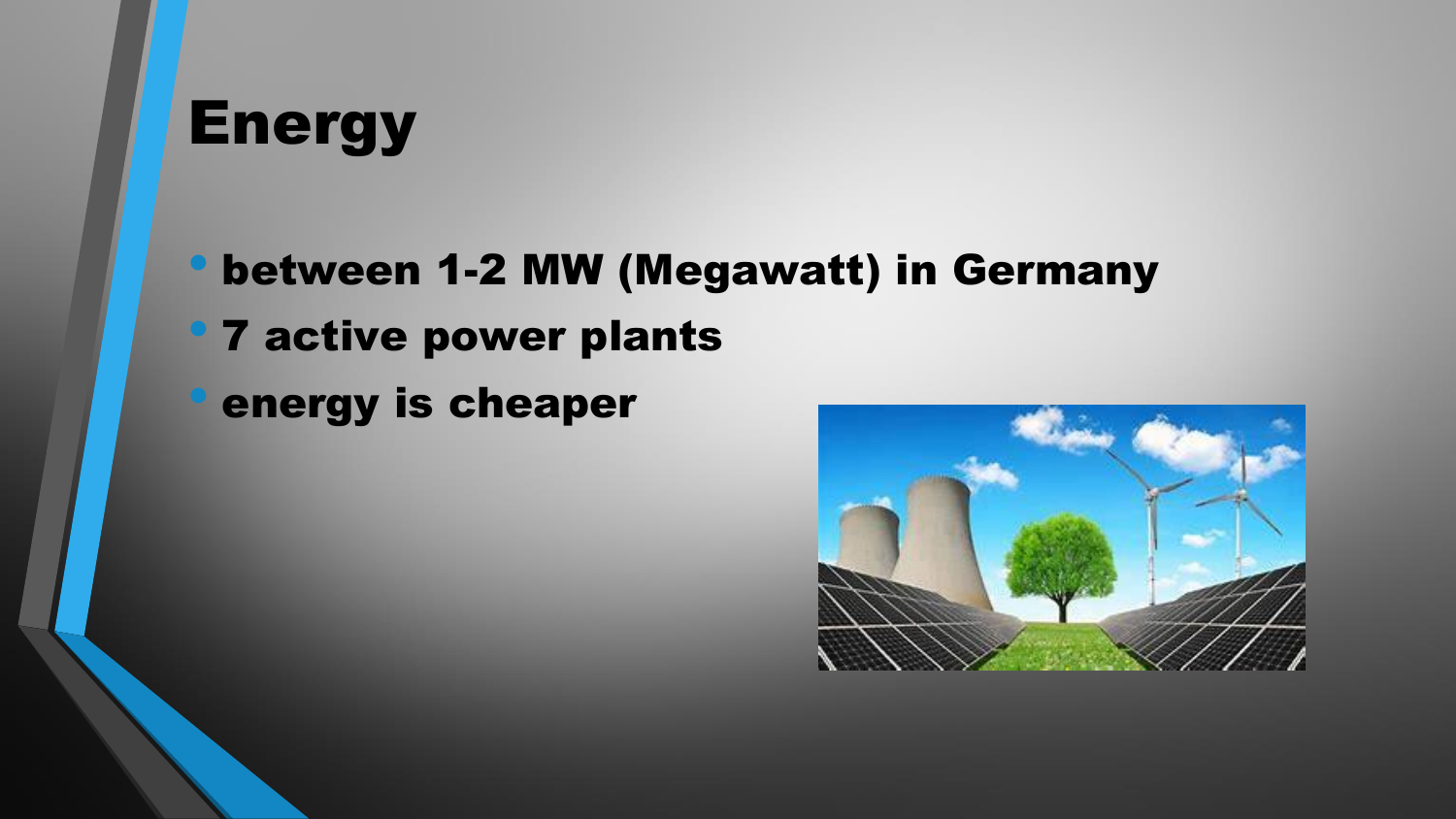#### Basic Load

Make up 34.7% of the energy production in Germany

• Constant source of energy

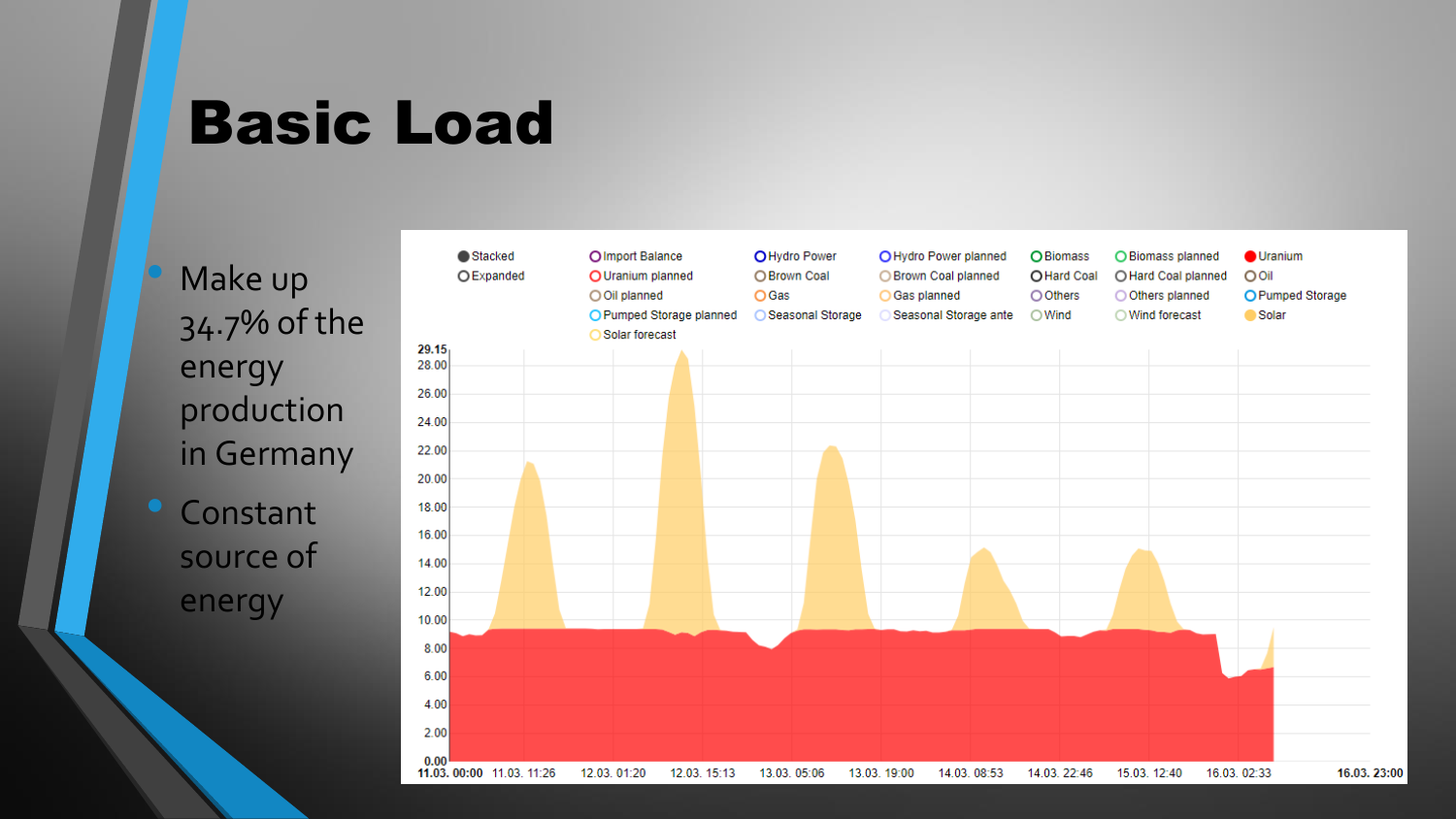### Jobs



#### • About 67,000 employees

- Important for the German society
- Always new challenges at the workplace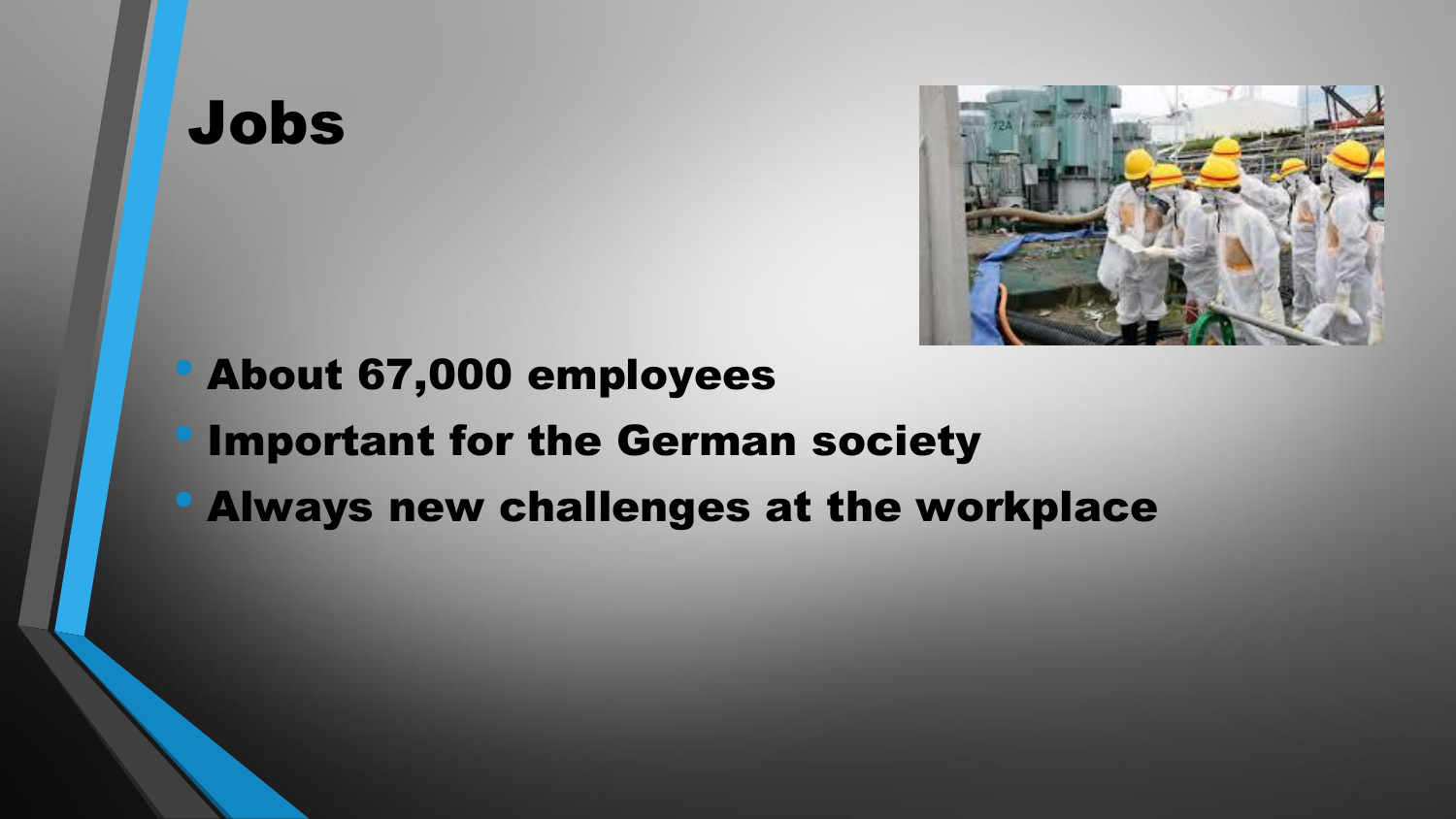#### CO2 neutral

• Less emissions while operating than coal power plants Renewable energy much more sustainable in future

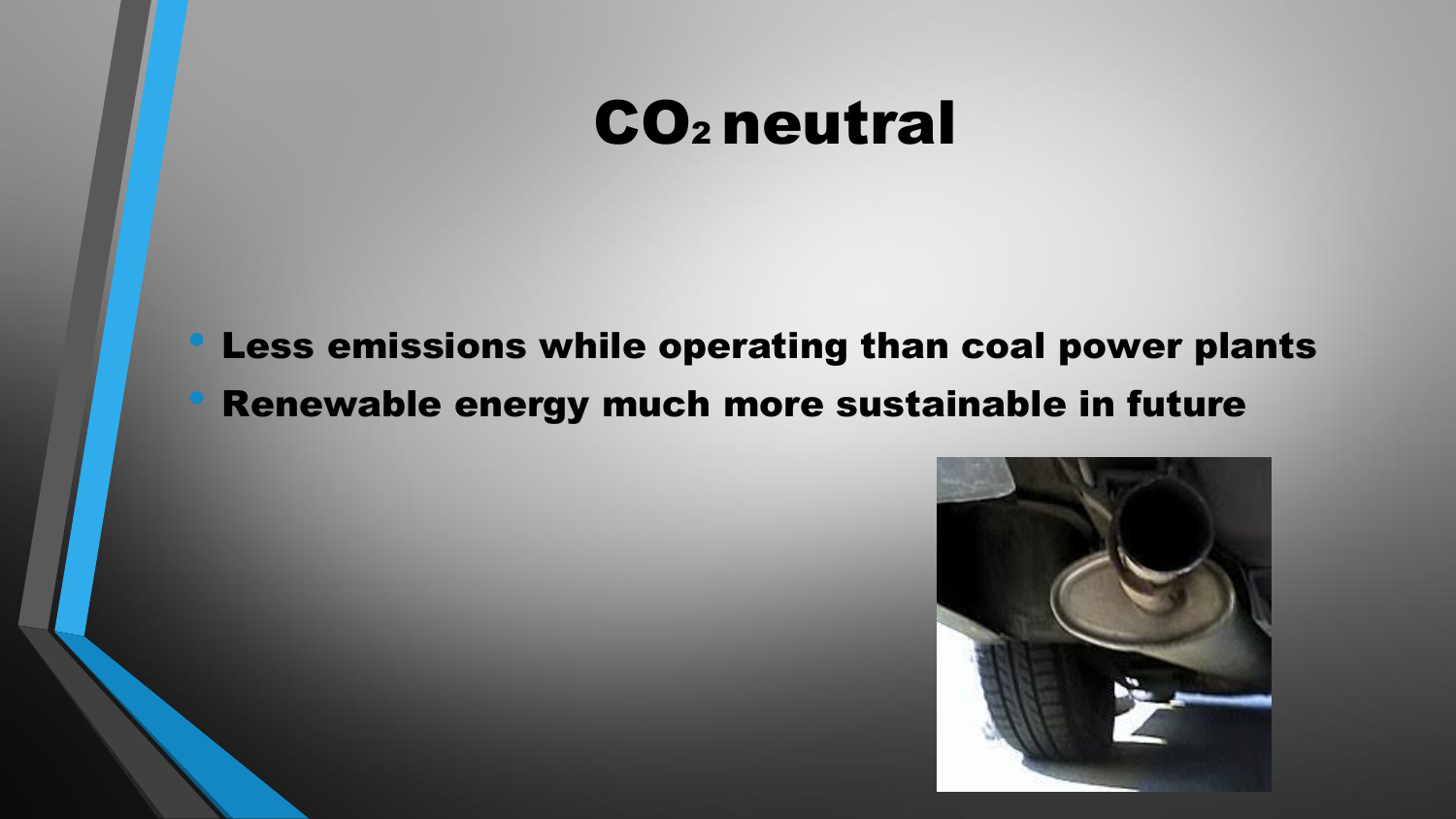#### Pros

- Generate a lot of energy
- Basic load / base load
- Many jobs
	- CO2 neutral

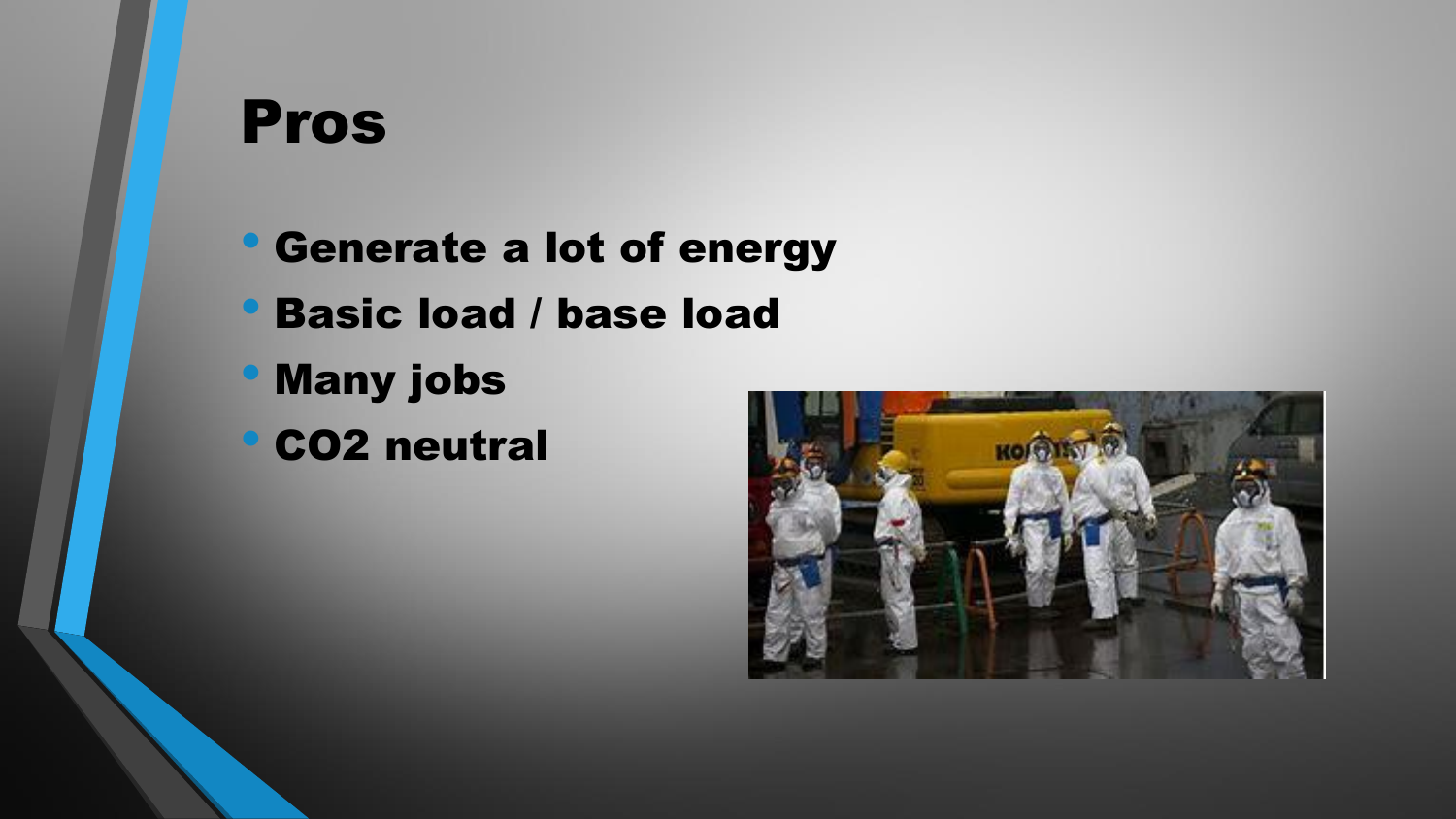# Risk of meltdown

- Tschernobyl 26th April 1986
- Fukushima 11th March 2011
- Power plants get older
- Little investment in older plants
- (only get few upgrades)

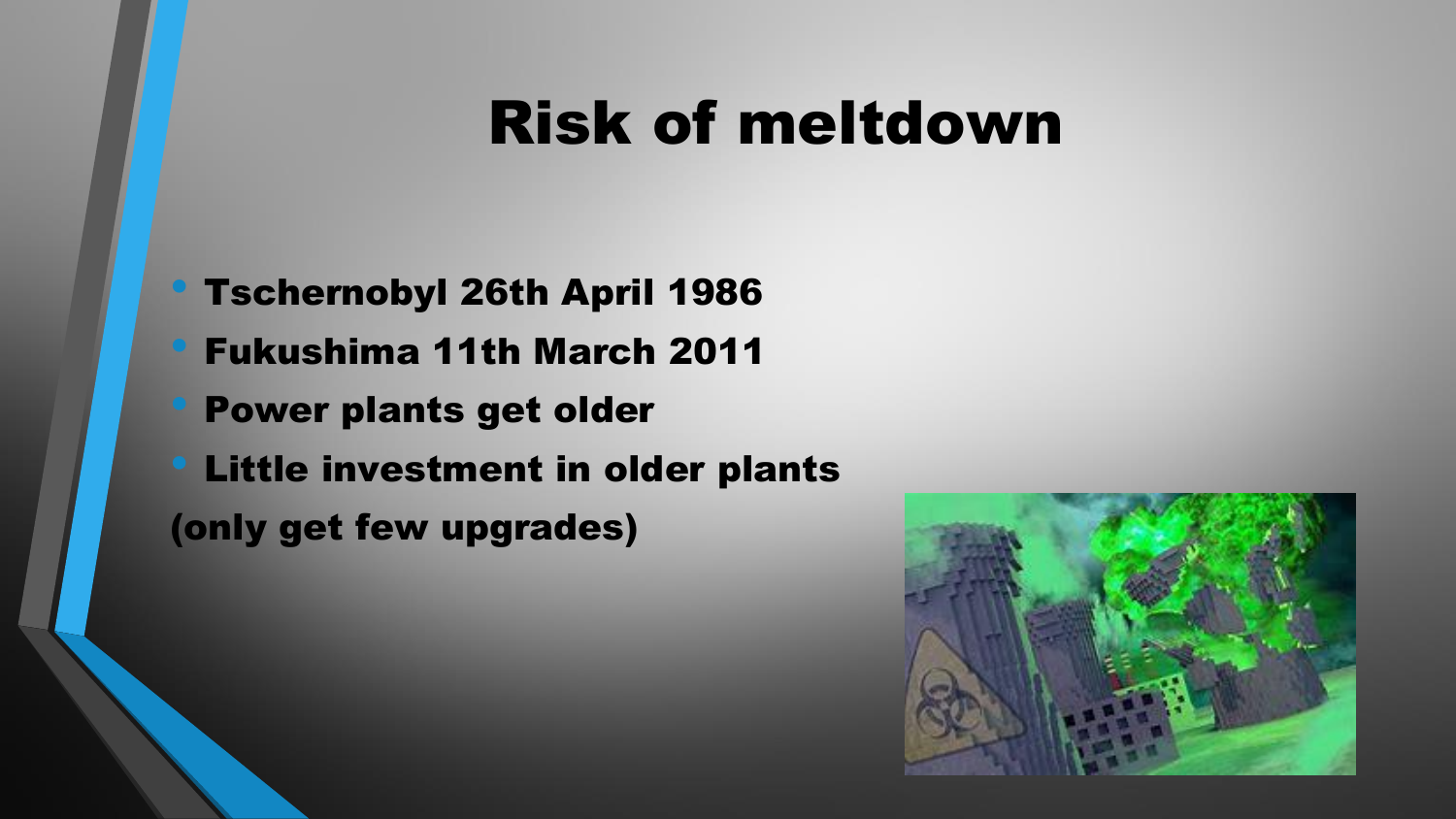### Nuclear waste

- Not usable or the use is not allowed by politics
- Has to be stored for a long time until it is not radioactive anymore
- Population near the depots is worried
- The rock around has to be special (stable for millennia)

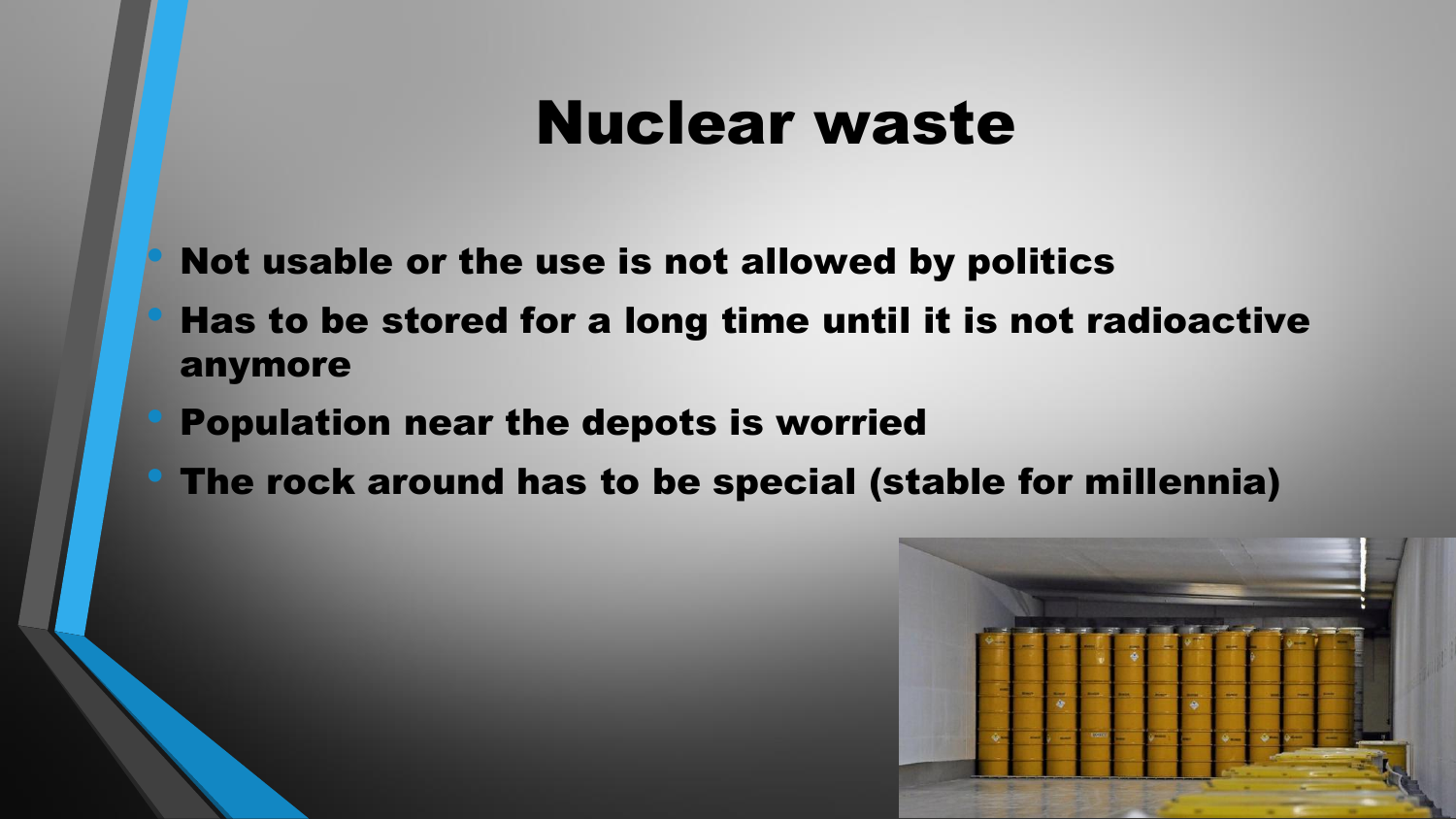#### Expensive

• One nuclear power plant between 3-21 billion €

• High cost of staff to operate

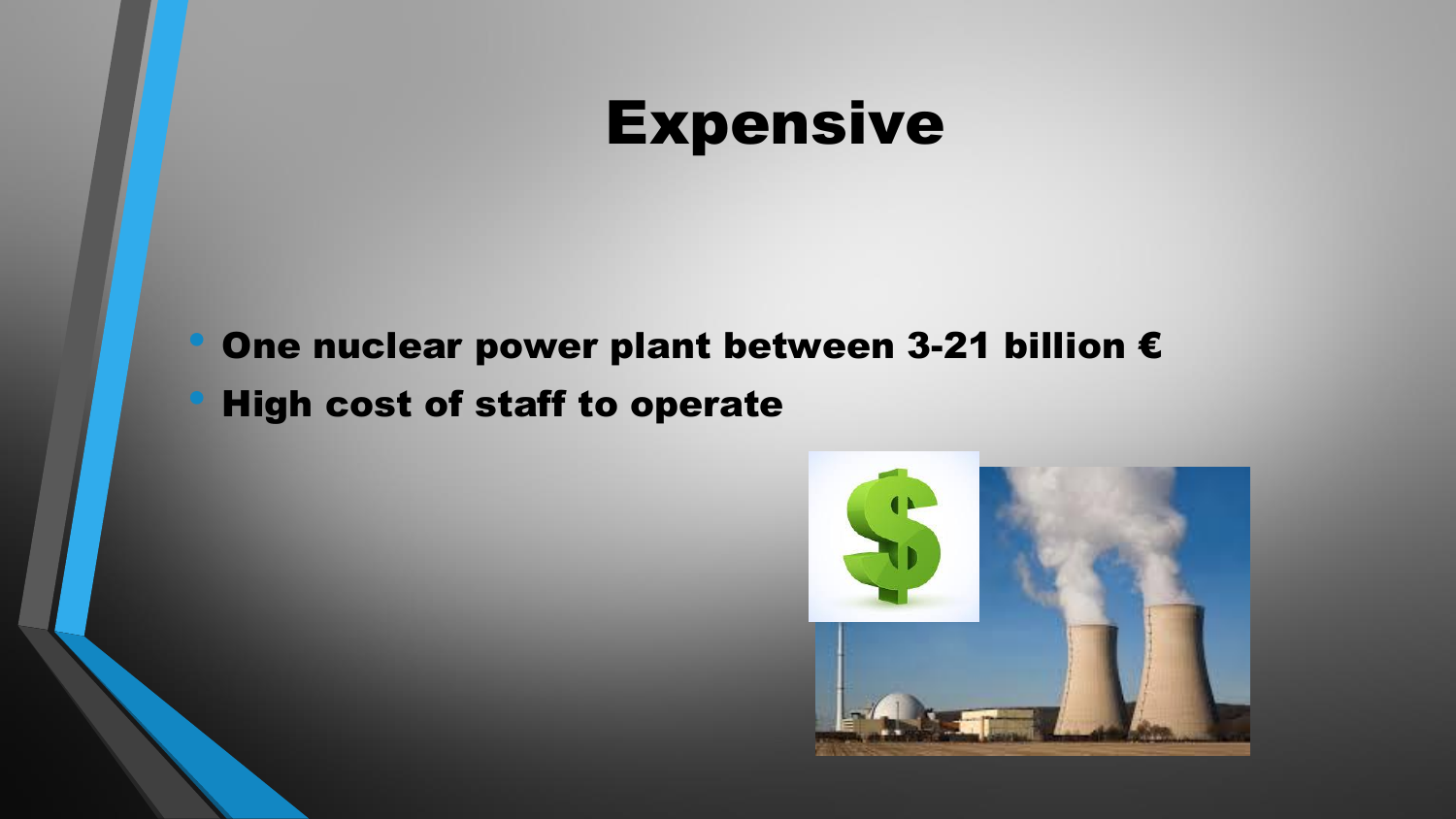#### **Uranium**

### • **Finite resource** • **Can be used for ~120 years profitably**

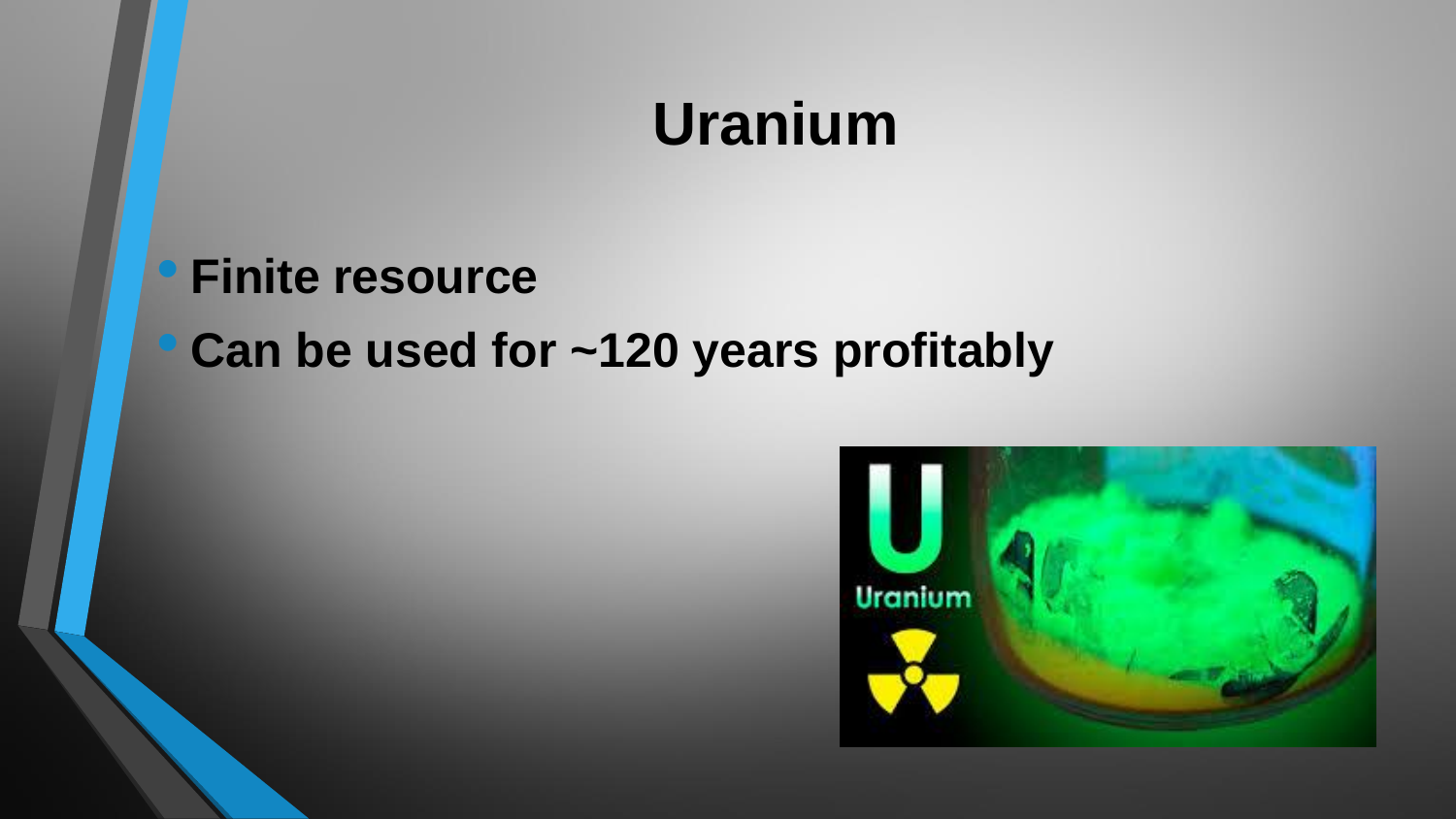#### Cons

- Risk of a meltdown
- Nuclear waste
- **Expensive**
- **Uranium is a finite resource**

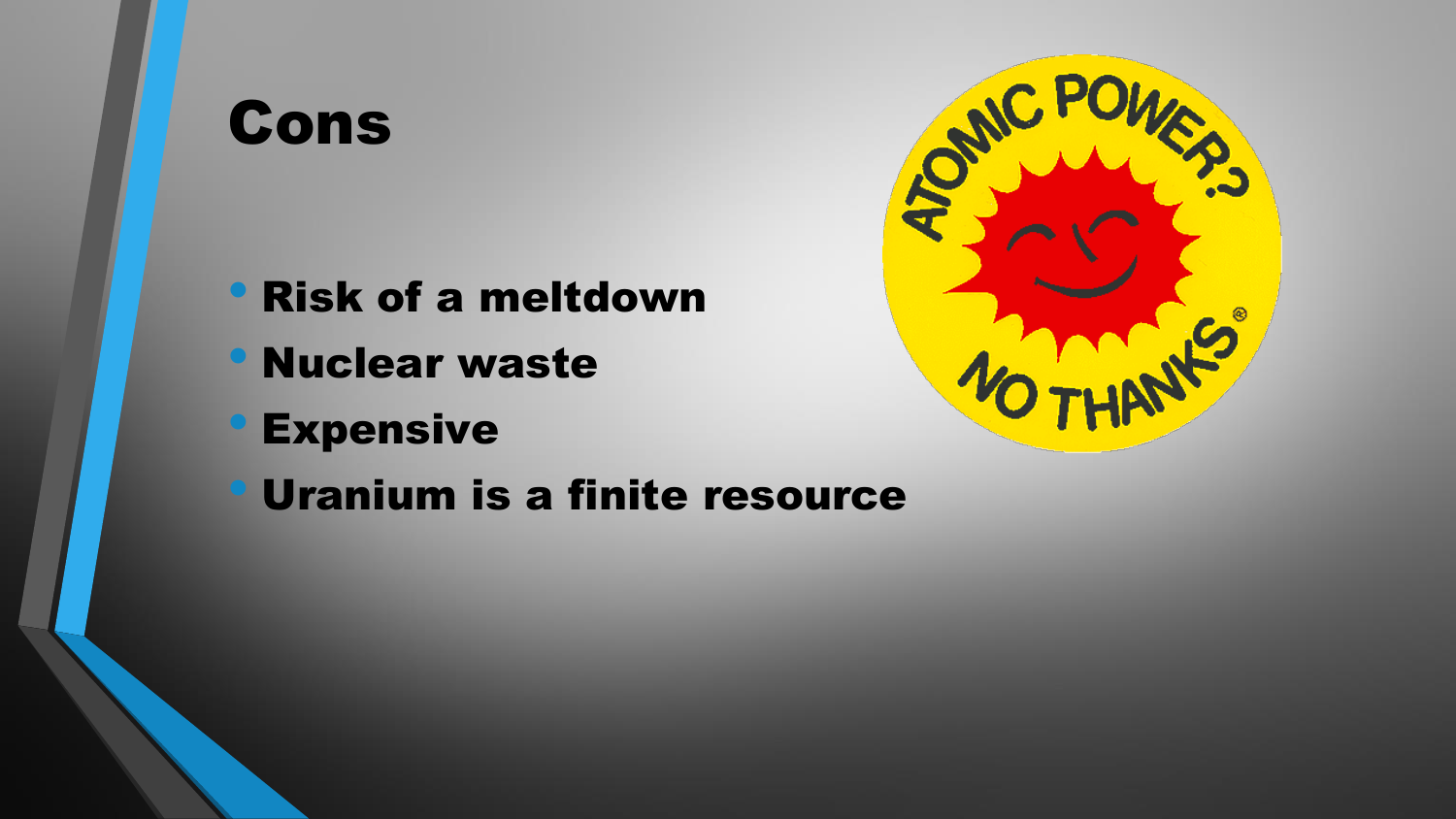#### **Timeline**







2000 (Schröder)

**Total phase-out till 2020**

2010 (Merkel)

**lifetime extensions of the power plants**

2011

**Fukushima**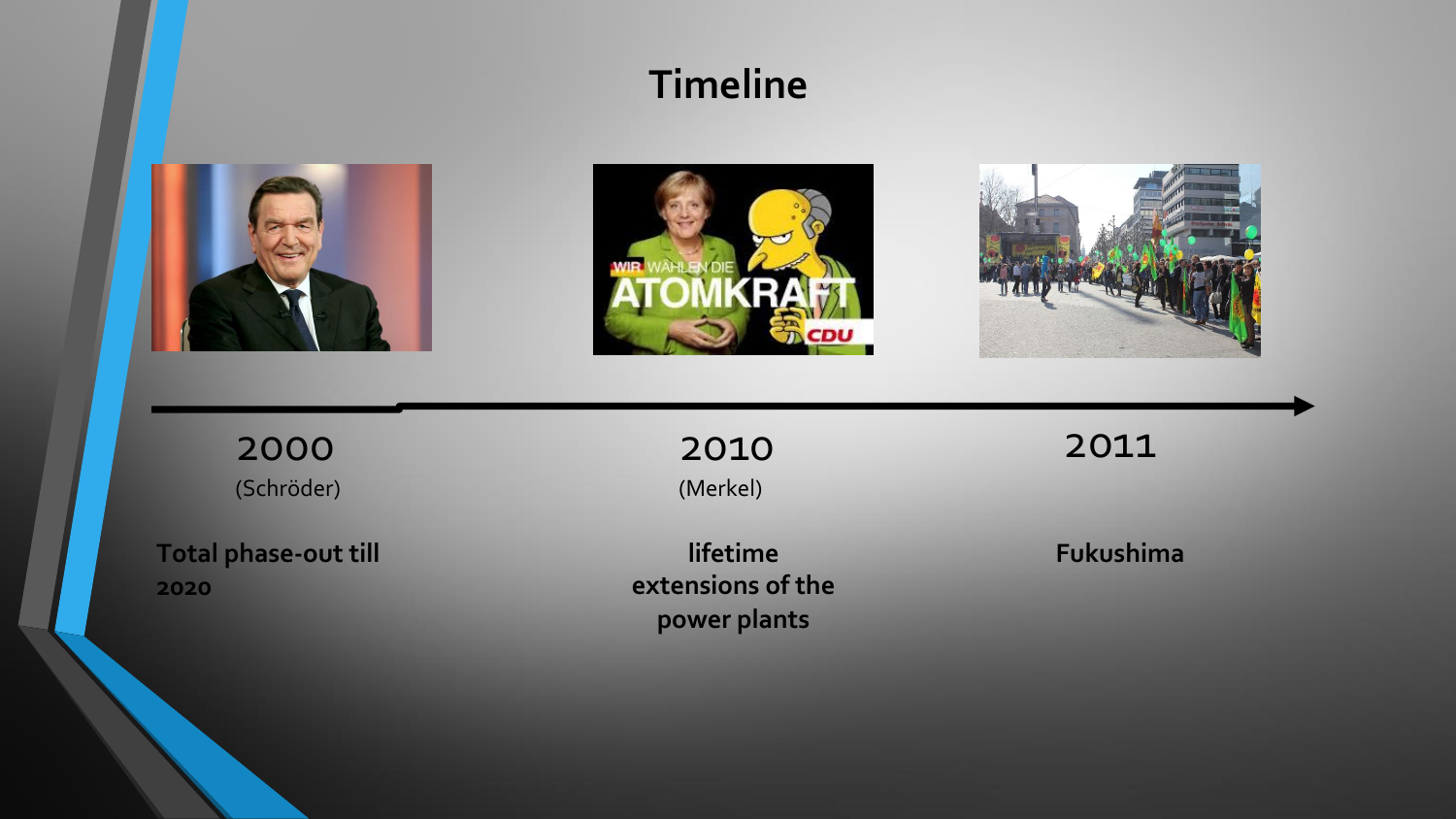# **2011**

**14 March 2011: Shut down of the seven oldest and one malfunctioning power plant**

**06 June 2011: phase-out in steps util 2022, amendment per law**

**06 August 2011: eight power plants lost their operating licences**

**2011 decommissioning of the power plants by 41%, next ten years by 19%, 2022 by 40%**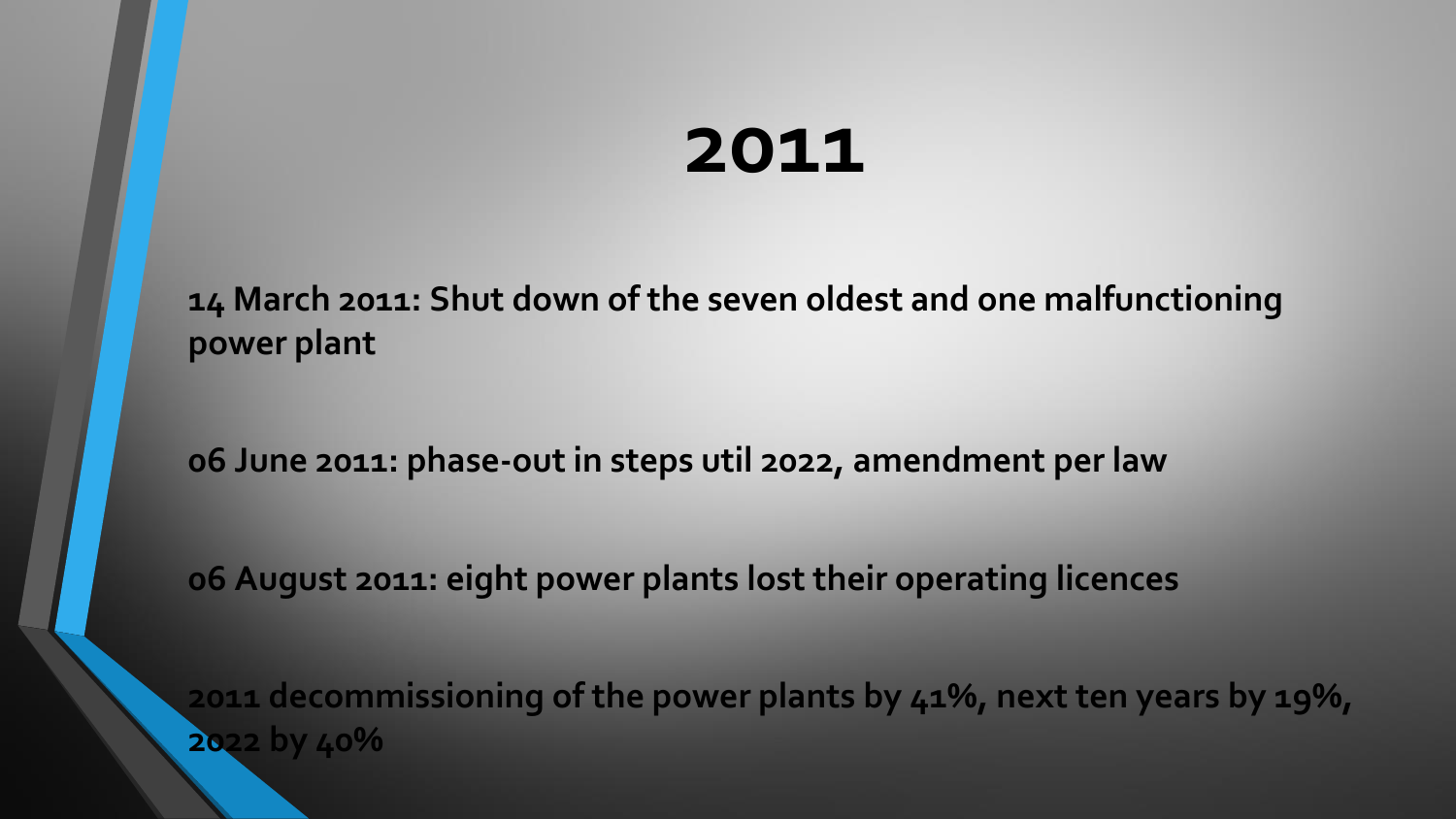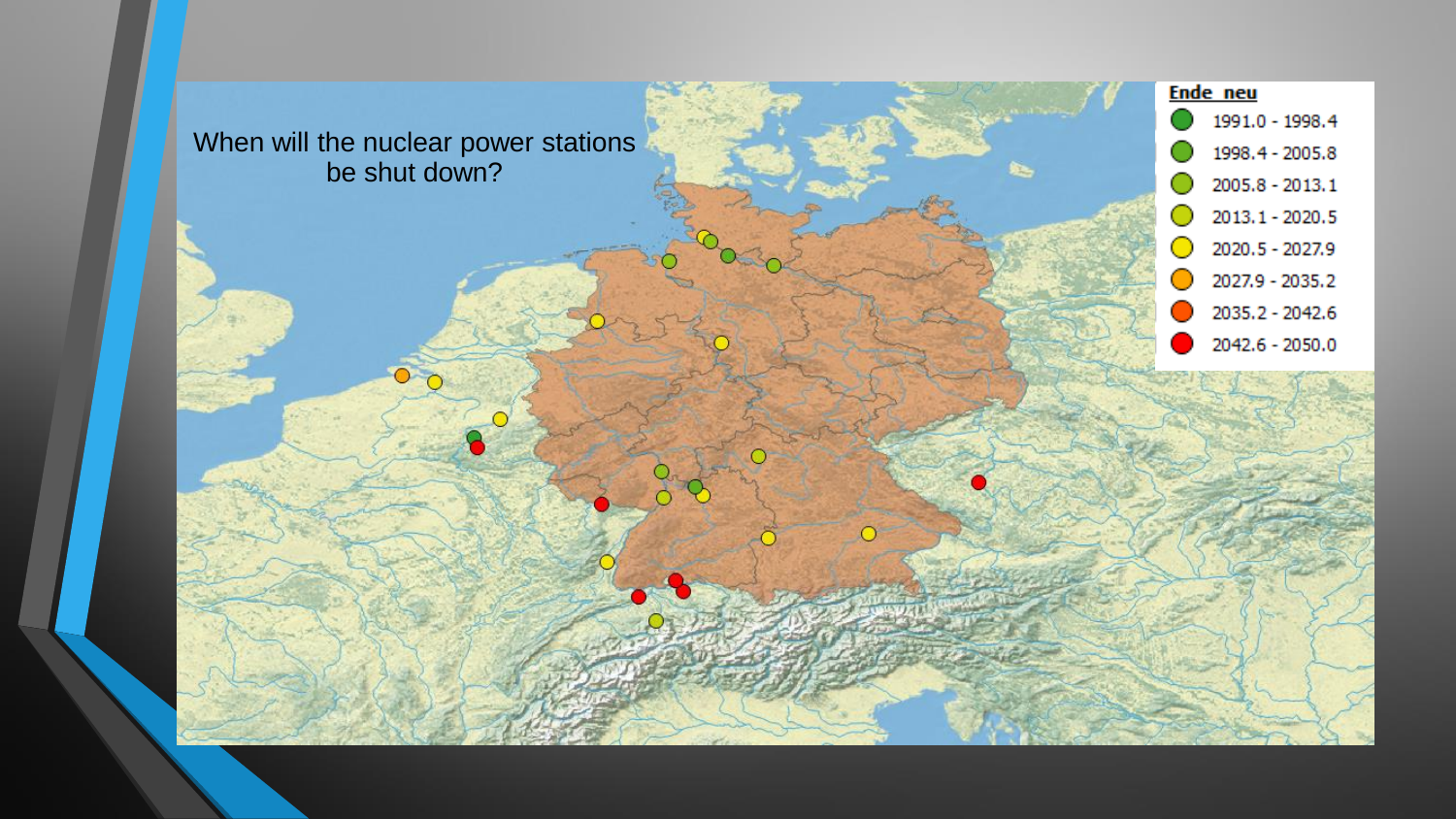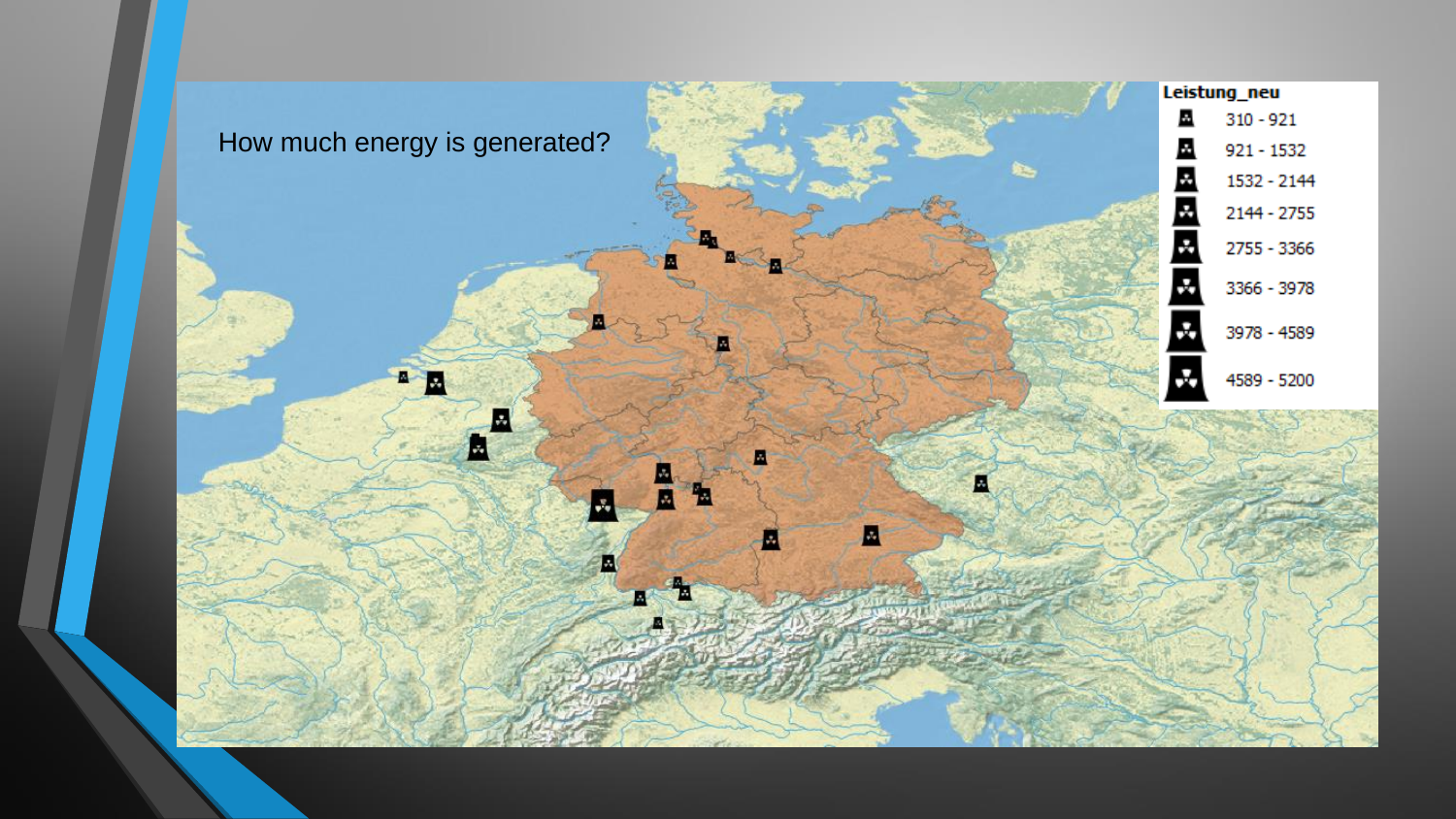### Our Opinion

- Nuclear power can be a solution only until we produce more energy in a renewable way
- For now it's important to us, but we should find a better way to generate power carbon-neutrally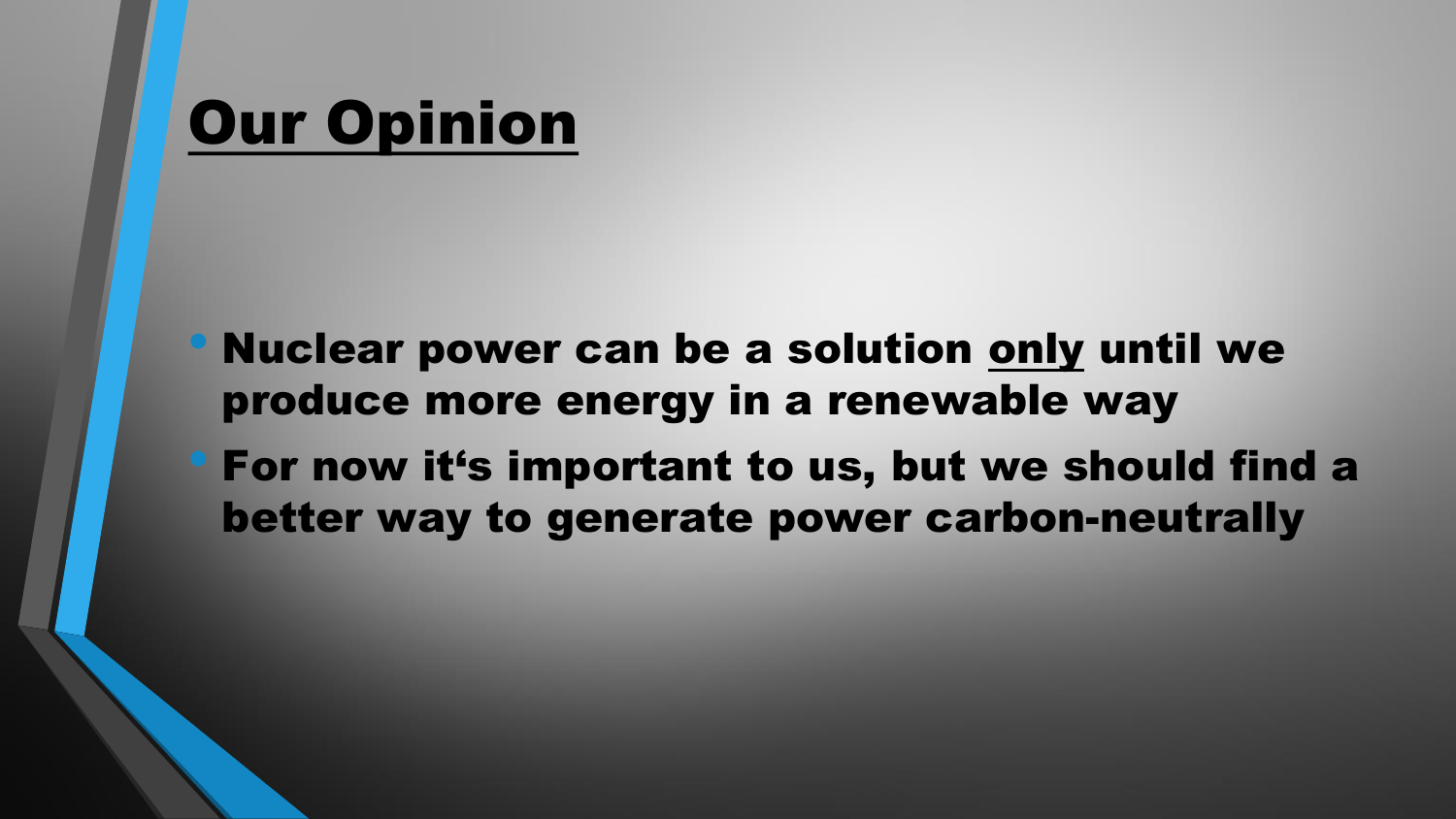#### Sources

- http%3A%2F%2Fwww.taz.de%2Fpicture%2F77251%2F948%2Ffukushima\_reaktor\_vier\_.jpg&exph=474&expw=948&q=atomkraftwerk+arbeiter&selectedindex=4&aj axhist=0&vt=0
- http%3A%2F%2Fde.academic.ru%2Fpictures%2Fdewiki%2F75%2FKernkraftwerk\_Grafenrheinfeld\_12.jpg&exph=1536&expw=2048&q=atomkraftwerk+&selectedind ex=6&cbir=sbi&ajaxhist=0&vt=0&eim=1,6
- By Anne Lund https://commons.wikimedia.org/wiki/File:Smiling\_Sun\_-\_English.jpg, GFDL 1.2, https://commons.wikimedia.org/w/index.php?curid=41704375
- https://de.wikipedia.org/wiki/Atomausstieg#2000/2011%E2%80%932022:\_%E2%80%9EAlte%E2%80%9C\_Bundesl%C3%A4nder\_und\_wiedervereinigtes\_Deutschla nd
- http://cdn1.spiegel.de/images/image-658440-galleryV9-soxp-658440.jpg
- http%3A%2F%2Fwww.taz.de%2Fpicture%2F77251%2F948%2Ffukushima\_reaktor\_vier\_.jpg&exph=474&expw=948&q=atomkraftwerk+arbeiter&selectedindex=4&aj axhist=0&vt=0
- http%3A%2F%2Fde.academic.ru%2Fpictures%2Fdewiki%2F75%2FKernkraftwerk\_Grafenrheinfeld\_12.jpg&exph=1536&expw=2048&q=atomkraftwerk+&selectedind ex=6&cbir=sbi&ajaxhist=0&vt=0&eim=1,6